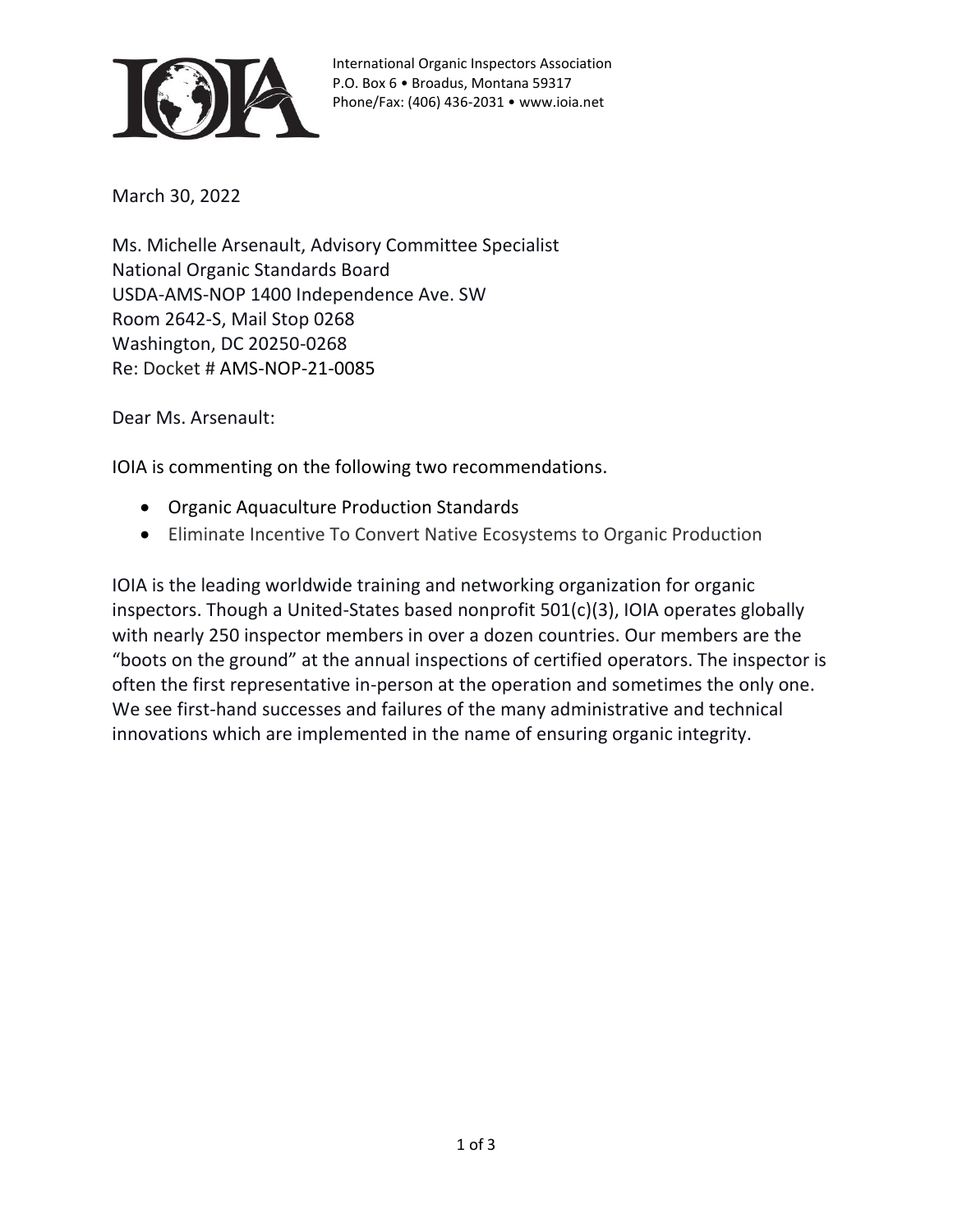

International Organic Inspectors Association P.O. Box 6 • Broadus, Montana 59317 Phone/Fax: (406) 436-2031 • www.ioia.net

## **Organic Aquaculture Production Standards**

In March 2013 NOP issued Guidance document NOP 5027 – The Use of Kelp in Organic Livestock Feed required that "…all kelp used in livestock feed should be certified organic…". In addition, NOP §205.606 lists 3 marine plants, Kelp, Pacific Kombu and Wakame seaweed that require a commercial availability search. These requirements are rapidly growing the demand for organic seaweed.

Historically, seaweed has been harvested as a wildcrop, with many species still gathered in this way. In the last 10 years there has been significant development of organic seaweed mariculture where seaweed is propagated in land-based seaweed nursery facilities, seeded onto ropes and allowed to grow to a size that can survive transfer to the marine environment. The ropes are then deployed to plots/areas in the marine environment, sometimes associated with bi-valve production, and grown to maturity.

With no current standard for aquaculture and the expectation of organic seaweed in the organic rule, applying land based organic standards to the marine environment is a difficult task. Without clear regulations to inspect to, it is challenging for inspectors to reference the standards if and when potential issues of concern are observed. For example, how does one establish buffers from commercial/industrial/municipal and private wastewater discharge areas, from underwater nuclear power plant cooling tunnels, and from overboard discharge areas, major harbors and shipping lanes? How are the manure application standards to be applied to areas where fish are plentiful and everywhere and townships dump filtered human waste into the sea?

Tides both bring in and flush potential contaminants. Should areas where the tide is known to expose sea life to prohibited inputs need a 3 year transition and how many tides does it take to clean an area where a spill has occurred? Activity along a coastline is significantly different than activity on land.

Because the NOP already expects seaweeds to be certified organic and available in the marketplace, we think that standards for the growing and harvesting of both cultured and wild cropped seaweeds in the marine environment need to be proposed as soon as possible as a first step in developing an Aquaculture Production Standard.